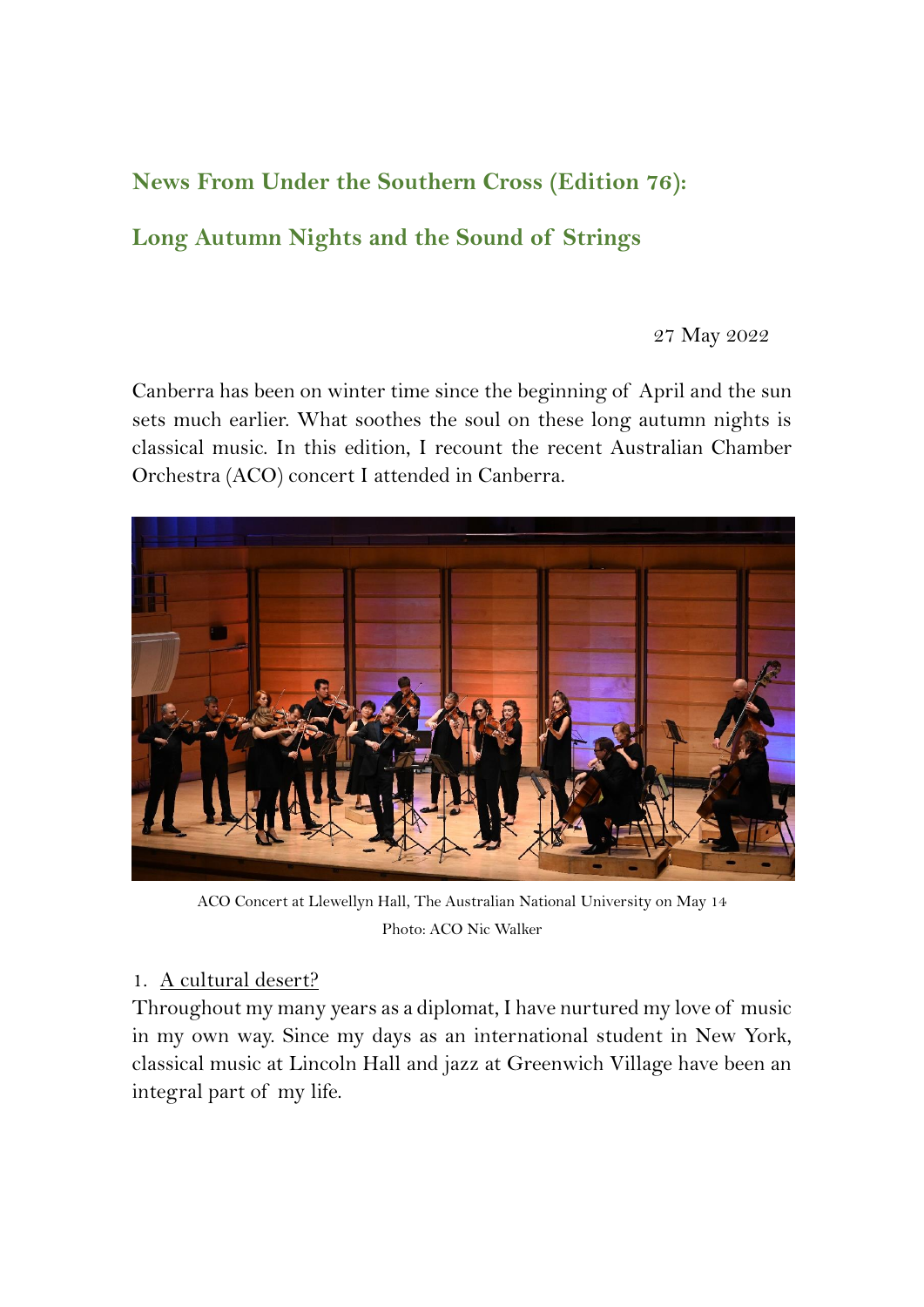During my London days I could often be spotted among the audience of Royal Albert Hall or Cadogan Hall. I am a seasoned regular at Japan's Karuizawa Ohga Hall. In fact, I can go on and on with the list of my favourite concert halls around the world that I frequented as a devout fan. However, in some cities I have worked in, the locals themselves call their cities 'cultural deserts' as they are deprived of a quality music scene. As I am a humble diplomat I will refrain from naming names!

Having attended an ACO concert at The Australian National University's Llewellyn Hall, I am reminded that Australia is also blessed in this respect.

2. A chance encounter

I met ACO Artistic Director and Lead Violin, Mr Richard Tognetti and Principal Violin, Ms Satu Vänskä at a party in Sydney.

It was a masquerade party organised by a mutual friend, Alf Moufarrige, a businessperson who has a large presence even in Japan. As a condition of attendance, I was told, "you must come wearing a mask". And so I had no choice but to wear a *Hannya* mask (a mask depicting a demonic character

from Noh theatre) and my wife a fox mask, much to the amusement of Alf who greeted us. As it turns out, there were many guests who did not wear masks. It was a grand party with many



Mr Richard Tognetti Photo: ACO Ben Sullivan



Ms Satu Vänskä Photo: ACO Ben Sullivan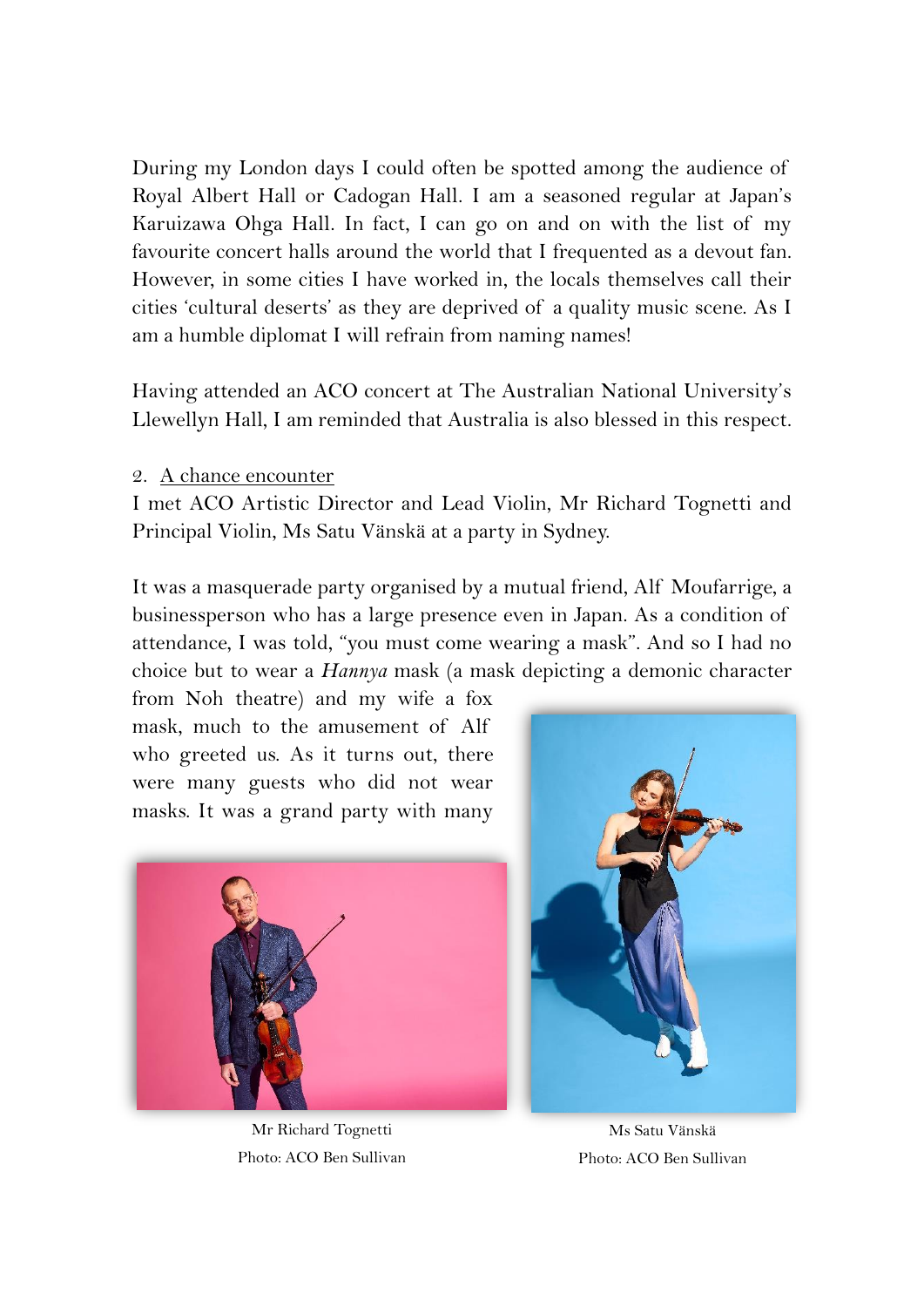big names in attendance whose identities would have been obvious whether they were wearing a mask or not, including former Prime Ministers John Howard and Tony Abbott.

Richard and Satu brought a lot of excitement to the party with their violin performance. I discovered that Richard is a regular visitor to the popular ski resort Niseko in Hokkaido, Japan and Satu, originally from Finland, had lived in Japan with her missionary father. We were therefore so glad when we received an invitation from these two fine artists to their concert in Canberra! We proceeded to the concert hall with hearts filled with excitement.

### 3. A huge success!

According to ACO Chief Operating Officer, Ms Alexandra Cameron-Fraser, who guided us on arrival, the Sydney-based ACO is made up of 17 members and performs concerts not only in Sydney but throughout Australia. The orchestra has also performed in Japan many times and is scheduled to tour Berlin this year. This time they performed music by Mozart and Britten. Following their Canberra performance, they will tour Melbourne, Adelaide and Perth.

I thoroughly enjoyed my first classical music concert in a long time. I am used to listening to classical music on record players and JBL speakers, and am therefore reasonably picky about sound quality, but nothing beats a live orchestra. The gentle yet deep sound of elegant Mozart on the strings filled the silence of the autumn evening and my heart with light.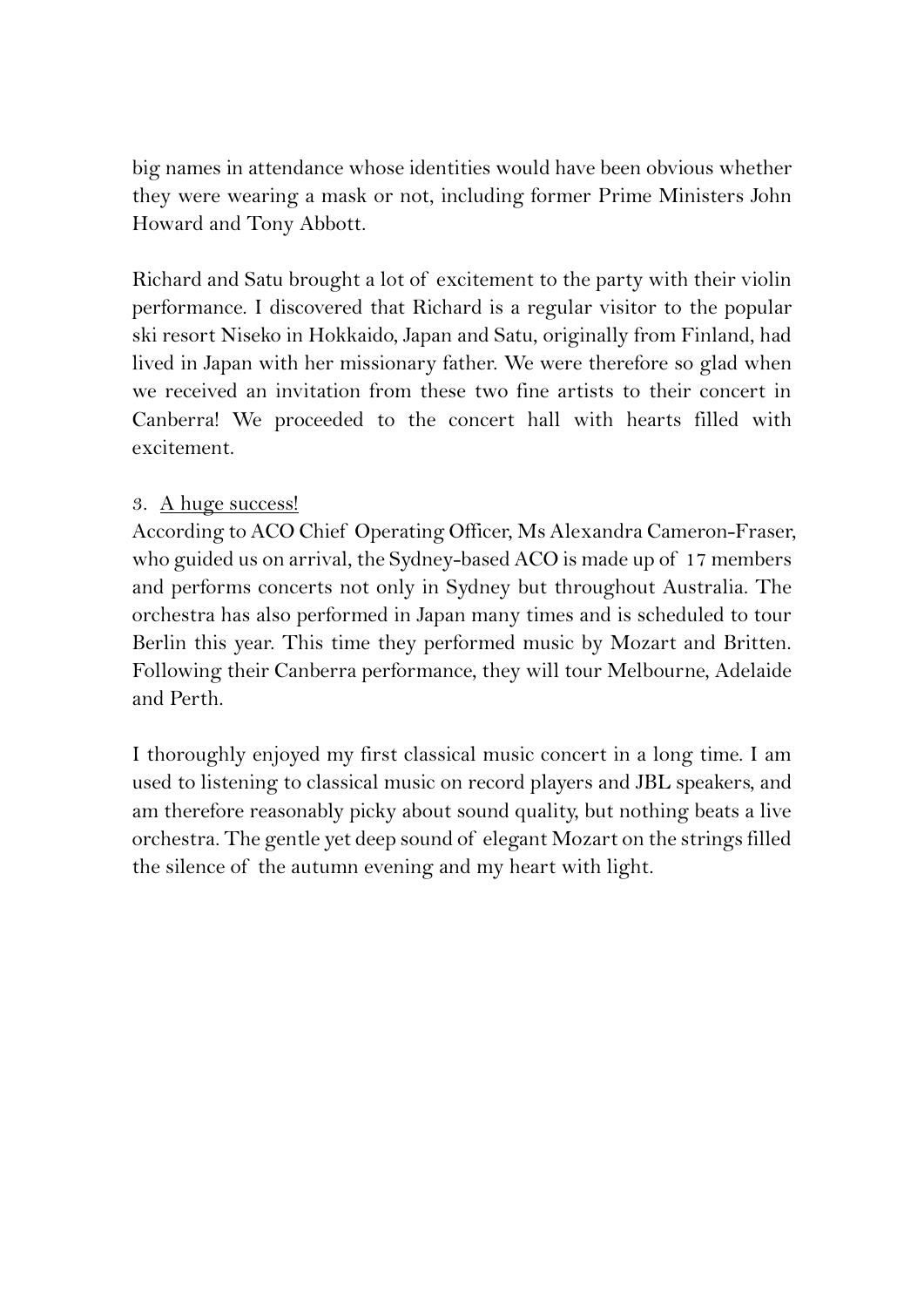

Llewellyn Hall – Designed to provide a good view of the stage from every seat Photo: Peter Hislop

What's interesting is the design of Llewellyn Hall. There are no aisles running through the middle of the hall, except on both sides. This is a common feature of Australian concert halls, as is the case with the Sydney Opera House. Each row of seats runs for more than 50 unobstructed by an aisle. You have to make other audience members stand up from their seats in order to reach your own, which is difficult, but from the point of view of the performers on stage, an auditorium with each seat filled would no doubt be a spectacular sight.

### 4. Ms GOTO Aiko

One of the ACO's long-standing violinists is Japan-born Ms GOTO Aiko. She has many fans among Japanese living in Australia. I had the opportunity to see Ms GOTO perform at this concert before my very eyes.

Ms GOTO accentuates her stage presence in the way she sways when she performs despite her petite stature. She exudes energy and the sound of the strings is wonderful. I was also mesmerised by the richness of her facial expressions during the performance, especially her gentle smile.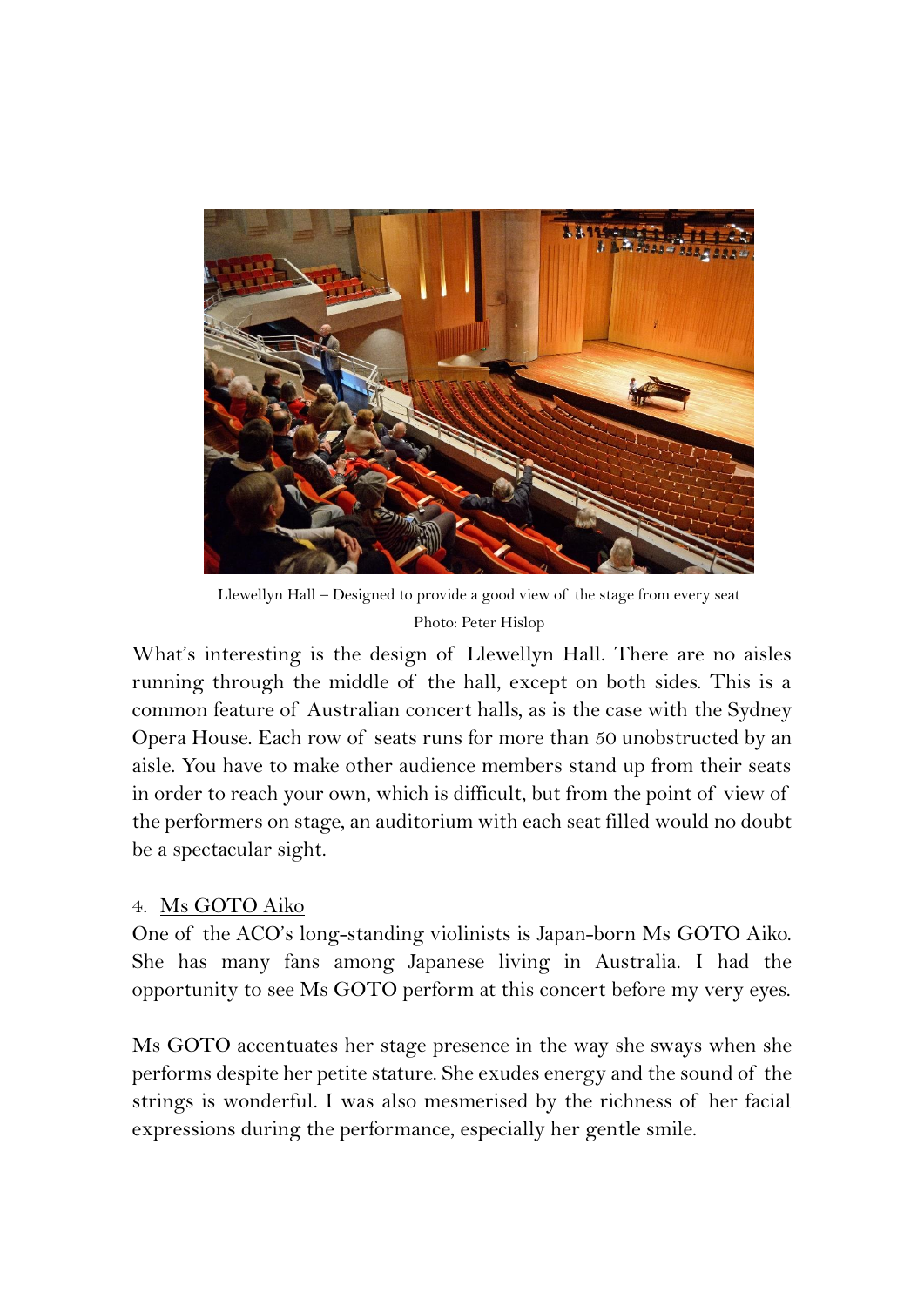

Ms GOTO Aiko (centre) performing. She captivated the audience with her outstanding stage presence. Photo: ACO Nic Walker

After the performance, I went to introduce myself to her. It turns out she is a graduate of the Toho Gakuen College Music Department, and completed graduate studies at The Juilliard School in New York. I was quite pleased and reassured to discover the similarities we shared as I too attended Toho Gakuen and studied in New York.